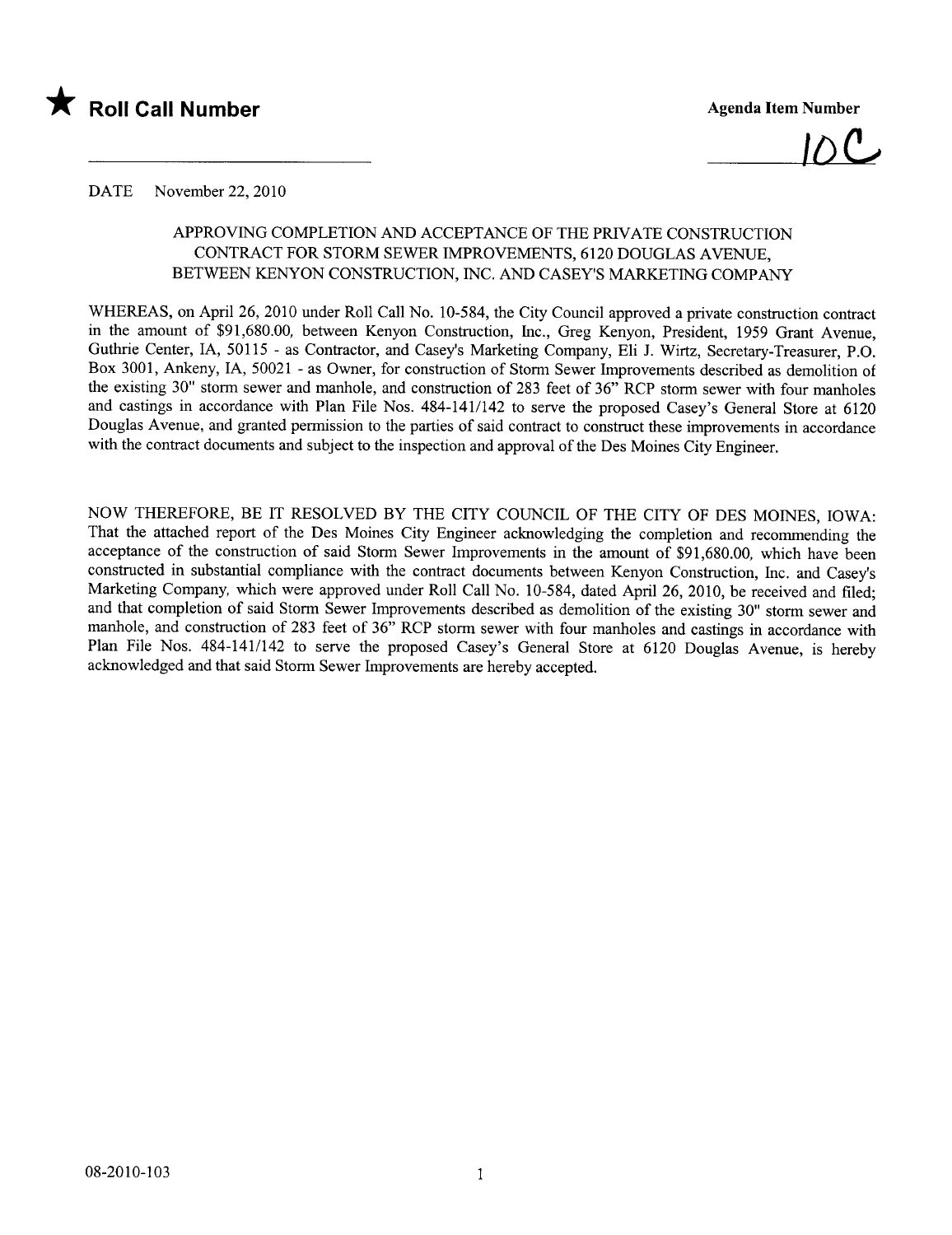



DATE November 22, 2010

Activity ID 08-2010-103

Moved by to adopt.

7

FORM APPROVED:

Vathun Valy  $\overline{\phantom{a}}$ Kathleen Vanderpool

Deputy City Attorney

Funding Source: All project costs are to be paid by the Owner(s), Casey's Marketing Company

| <b>COUNCIL ACTION</b> | <b>YEAS</b> | <b>NAYS</b> | <b>PASS</b> | <b>ABSENT</b>   | I, Diane Rauh, City Clerk of said City Council, hereby     |  |  |  |  |
|-----------------------|-------------|-------------|-------------|-----------------|------------------------------------------------------------|--|--|--|--|
| <b>COWNIE</b>         |             |             |             |                 | certify that at a meeting of the City Council, held on the |  |  |  |  |
| <b>COLEMAN</b>        |             |             |             |                 | above date, among other proceedings the above was          |  |  |  |  |
| <b>GRIESS</b>         |             |             |             |                 | adopted.                                                   |  |  |  |  |
| <b>HENSLEY</b>        |             |             |             |                 |                                                            |  |  |  |  |
| <b>MAHAFFEY</b>       |             |             |             |                 | IN WITNESS WHEREOF, I have hereunto set my hand            |  |  |  |  |
| <b>MEYER</b>          |             |             |             |                 | and affixed my seal the day and year first above written.  |  |  |  |  |
| <b>MOORE</b>          |             |             |             |                 |                                                            |  |  |  |  |
| <b>TOTAL</b>          |             |             |             |                 |                                                            |  |  |  |  |
| <b>MOTION CARRIED</b> |             |             |             | <b>APPROVED</b> |                                                            |  |  |  |  |
|                       |             |             |             |                 |                                                            |  |  |  |  |
|                       |             |             |             |                 |                                                            |  |  |  |  |
|                       |             |             |             | Mayor           |                                                            |  |  |  |  |
|                       |             |             |             |                 | City Clerk                                                 |  |  |  |  |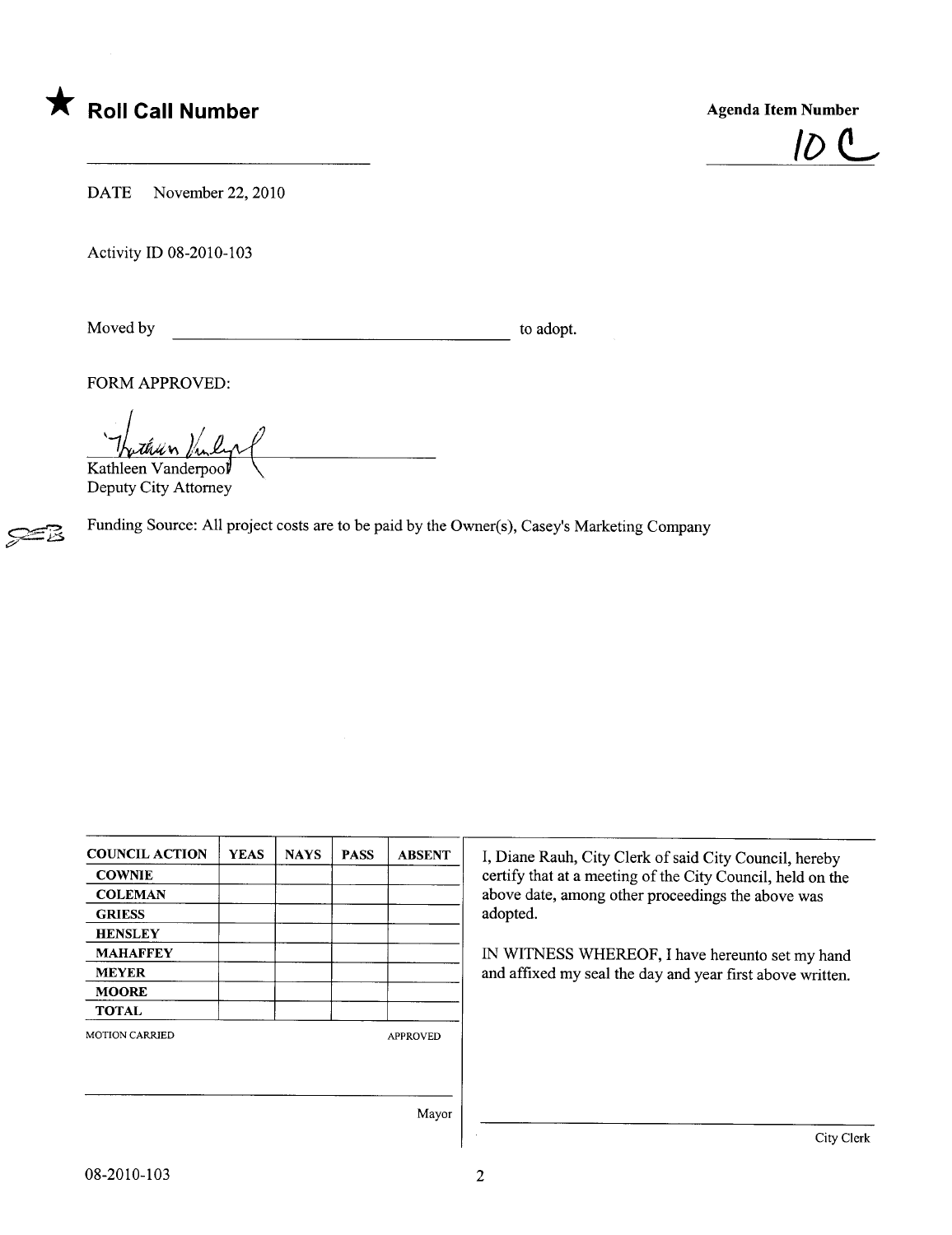IDC



6120 DOUGLAS AVE STORM SEWER TO SERVE CASEY'S GENERAL STORE ACTIVITY ID 08-2010-103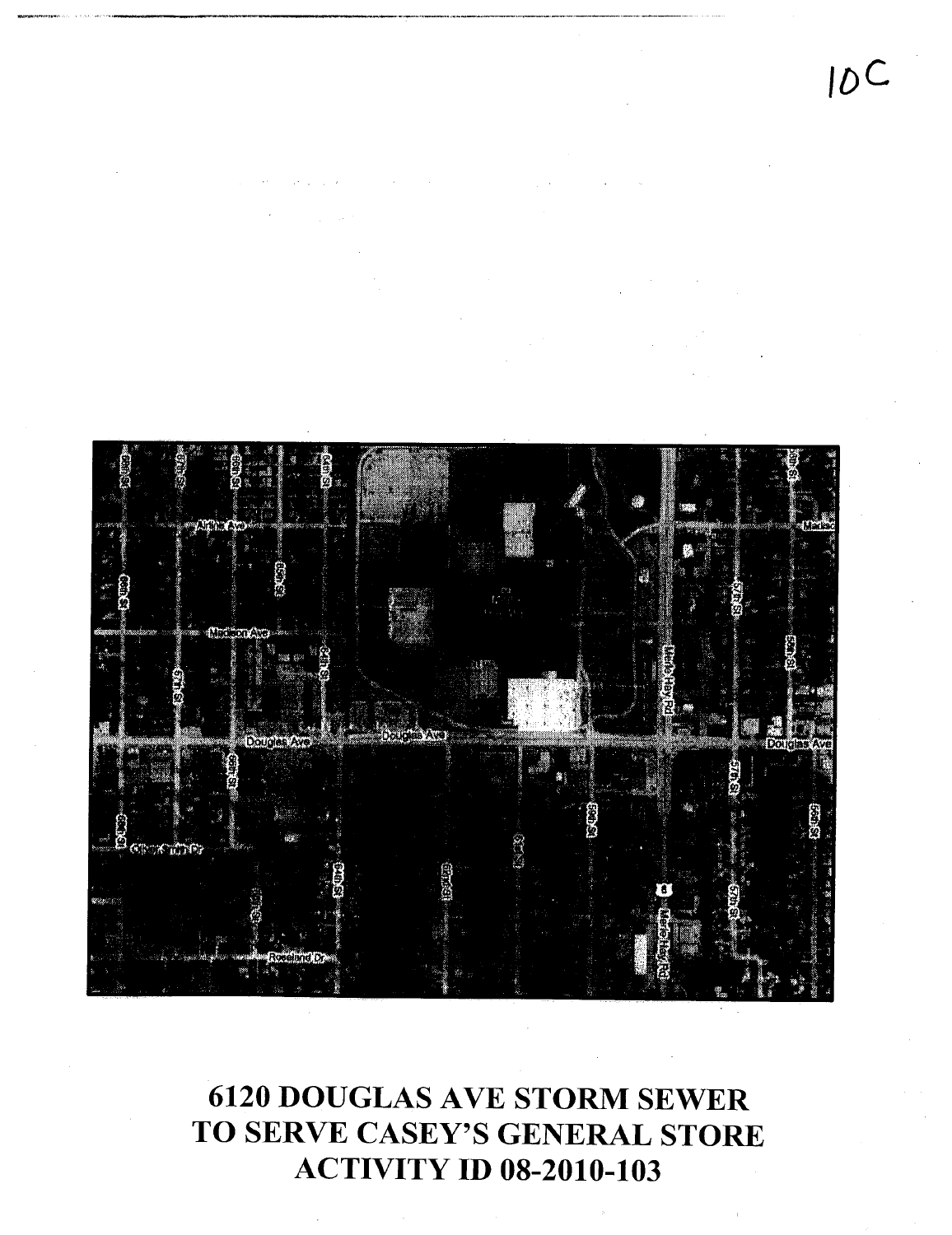November 22,2010



## **CERTIFICATION OF COMPLETIO**

#### AGENDA HEADING:

Approving completion and recommending acceptance of the Private Construction Contract for Storm Sewer Improvements 6120 Douglas Avenue, between Kenyon Construction, Inc. and Casey's Marketing Company.

#### SYNOPSIS:

Approve the Jurisdictional Engineer's Certification of Completion, acknowledge the completion and accept construction of said improvement.

#### FISCAL IMPACT:

Amount: \$91,680.00 As-Built Contract Cost

Funding Source: No Cost to the City of Des Moines; all costs are to be paid by the Owner, Casey's Marketing Company

#### CERTIFICATION OF COMPLETION:

On April 26, 2010, under Roll Call No. 10-584, the City Council approved a private construction contract in the amount of \$91,680.00, between Kenyon Construction, Inc., Greg Kenyon, President, 1959 Grant Avenue, Guthre Center,IA 50115 - as Contractor, and Casey's Marketing Company, Eli J. Wirtz, Secretary-Treasurer, P.O. Box 3001, Ankeny, lA, 50021 - as Owner, for construction of Storm Sewer Improvements described as demolition of the existing 30" storm sewer and manhole, and construction of 283 feet of 36" RCP storm sewer with four manholes and castings in accordance with Plan File Nos. 484-141/142 to serve the proposed Casey's General Store at 6120 Douglas Avenue, and granted permission to the parties of said contract to construct these improvements in accordance with the contract documents and subject to the inspection and approval of the Des Moines City Engineer.

I hereby certify that the construction of said Storm Sewer Improvements described as demolition of the existing 30" storm sewer and manhole, and construction of 283 feet of 36" RCP storm sewer with four manholes and castings in accordance with Plan File Nos. 484-141/142 to serve the proposed Casey's General Store at 6120 Douglas Avenue, Activity ID 08-2010-103, has been completed in substantial compliance with the contract documents between Kenyon Construction, Inc. and Casey's Marketing Company, which were approved under Roll Call No. 10-584, dated April 26, 2010 and I hereby recommend that the above Storm Sewer Improvements be accepted.

I further certify that the amount of completed Storm Sewer Improvements is \$91,680.00.

 $600 -$ 

Jeb E. Brewer, P.E. Des Moines City Engineer